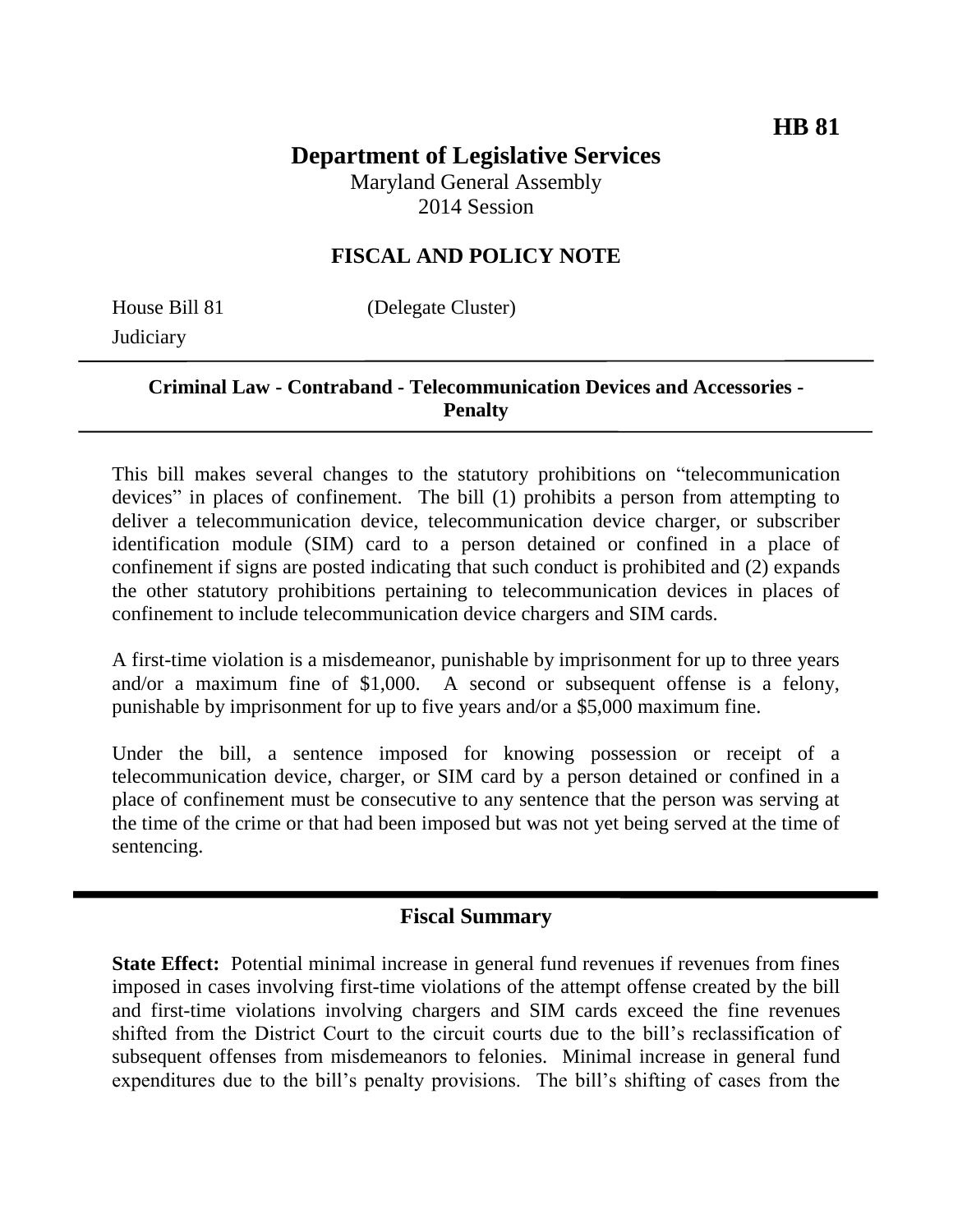District Court to the circuit courts is not expected to materially affect District Court caseloads.

**Local Effect:** Potential minimal increase in local revenues from fines imposed in circuit court cases. Minimal decrease in local expenditures if individuals who would normally serve their sentences in local correctional facilities are sentenced to State correctional facilities as a result of the bill. It is assumed that any increase in circuit court caseloads as a result of the bill can be handled with existing local resources**.**

**Small Business Effect:** None.

# **Analysis**

**Bill Summary/Current Law:** A "telecommunication device" is a device that is able to transmit telephonic, electronic, digital, cellular, or radio communications. "Telecommunication device" includes a part of such a device, regardless of whether the part itself is able to transmit.

A person detained or confined in a place of confinement may not knowingly possess or receive a telecommunication device. If signs are posted indicating that such conduct is prohibited, a person may not (1) deliver a telecommunication device to a person detained or confined in a place of confinement; (2) possess a telecommunication device with the intent to deliver it to a detained or confined person; or (3) deposit or conceal such a telecommunication device in or about a place of confinement or on any land appurtenant to such a place with the intent that the device be obtained by a detained or confined person. A violator is guilty of a misdemeanor and subject to maximum penalties of imprisonment for three years and/or a fine of \$1,000.

**Exhibit 1** lists the changes to criminal penalties and offense classifications under the bill.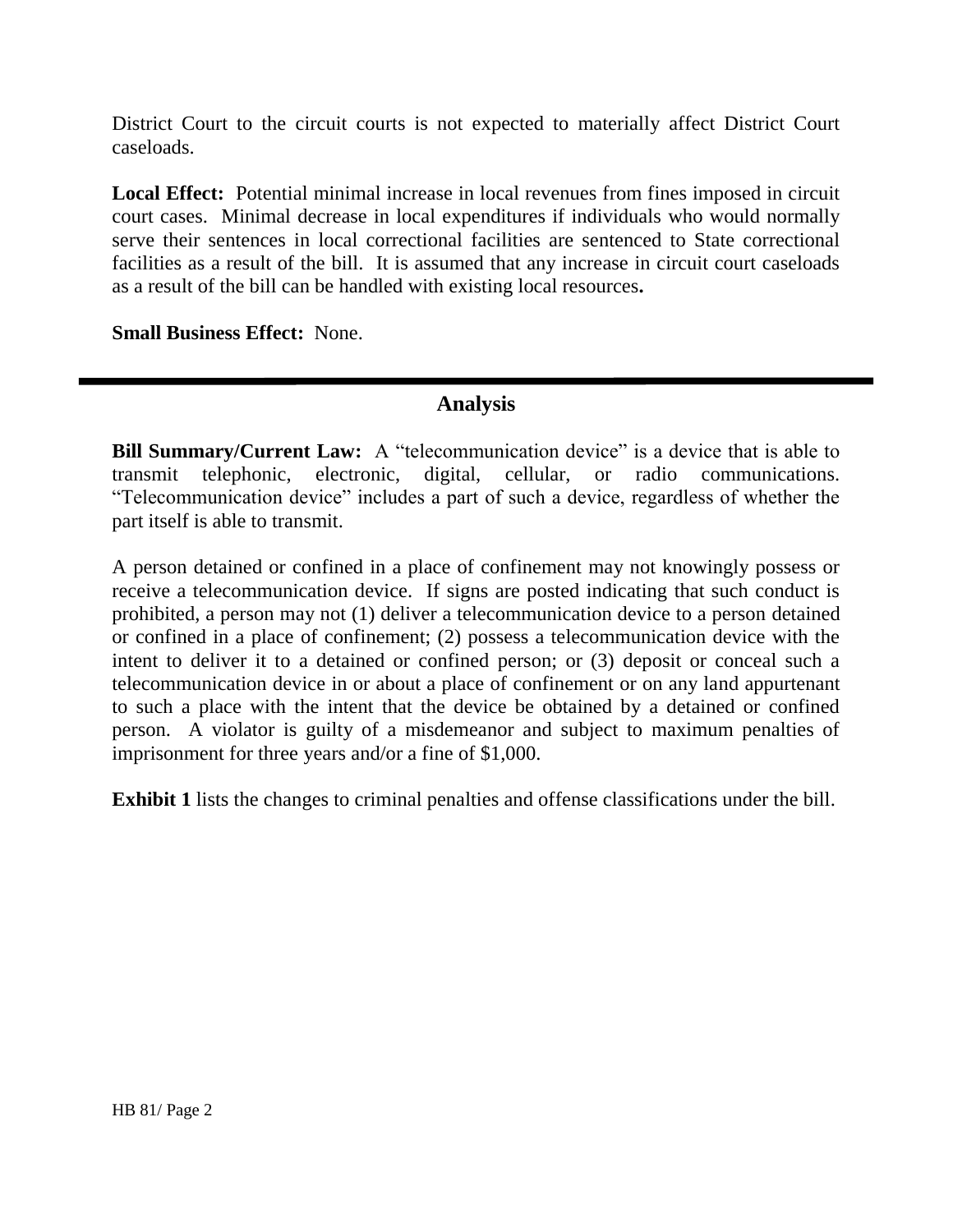# **Exhibit 1 Changes to Offense Classifications and Criminal Penalties under the Bill**

| <b>Offense</b>                                                                                                                                                                                                                                                                      | <b>Current Penalties</b>                                                               | <b>Penalties under the Bill</b>                                                                                                                                                                                         |
|-------------------------------------------------------------------------------------------------------------------------------------------------------------------------------------------------------------------------------------------------------------------------------------|----------------------------------------------------------------------------------------|-------------------------------------------------------------------------------------------------------------------------------------------------------------------------------------------------------------------------|
| Attempting to deliver a<br>telecommunication device,<br>telecommunication device charger,<br>or SIM card to a person detained or<br>confined in a place of confinement.                                                                                                             | Not a separate statutory<br>offense.                                                   | First Offense: Misdemeanor:<br>Up to three years imprisonment<br>and/or a maximum fine of<br>\$1,000.<br>Second or Subsequent Offense:<br>Felony, up to five years<br>imprisonment and/or a maximum<br>fine of \$5,000. |
| Delivering a telecommunication<br>device, telecommunication device<br>charger, or SIM card to a person<br>detained or confined in a place of<br>confinement.                                                                                                                        | Misdemeanor: Up to<br>three years imprisonment<br>and/or a maximum fine of<br>\$1,000. | First Offense:<br>Misdemeanor:<br>Up to three years imprisonment<br>and/or a maximum fine of<br>\$1,000.                                                                                                                |
| Possessing a telecommunication<br>device, telecommunication device<br>charger, or SIM card with the intent<br>to deliver it to a detained or<br>confined person.                                                                                                                    | Current statute does not<br>apply to chargers or SIM<br>cards                          | Second or Subsequent Offense:<br>Felony,<br>five<br>to<br>up<br>years<br>imprisonment and/or a maximum<br>fine of \$5,000.                                                                                              |
| Depositing or concealing a<br>telecommunication device,<br>telecommunication device charger,<br>or SIM card in or about a place of<br>confinement or on any land<br>appurtenant to such a place with the<br>intent that the device be obtained by<br>a detained or confined person. |                                                                                        |                                                                                                                                                                                                                         |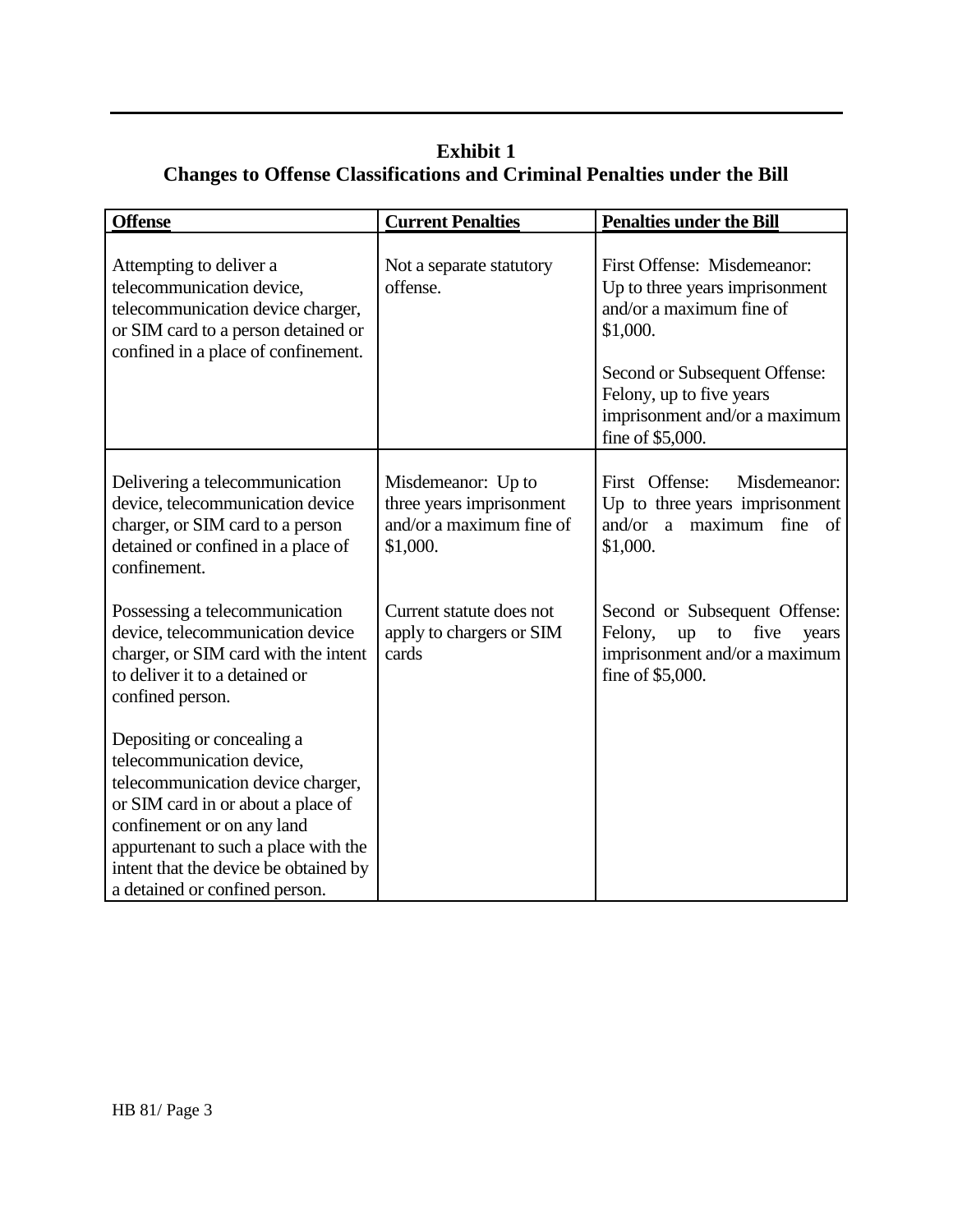| <b>Offense</b>                                                                                                                                           | <b>Current Penalties</b>                                                               | <b>Penalties under the Bill</b>                                                                                                                                      |
|----------------------------------------------------------------------------------------------------------------------------------------------------------|----------------------------------------------------------------------------------------|----------------------------------------------------------------------------------------------------------------------------------------------------------------------|
| Knowing possession or receipt of a<br>telecommunication device,<br>telecommunication device charger,<br>or SIM card by a detained or<br>confined person. | Misdemeanor: Up to<br>three years imprisonment<br>and/or a maximum fine of<br>\$1,000. | First Offense: Misdemeanor:<br>Up to three years imprisonment<br>and/or a maximum fine of<br>\$1,000.                                                                |
|                                                                                                                                                          | Current statute does not<br>apply to chargers or SIM<br>cards                          | Second or Subsequent Offense:<br>Felony, up to five years<br>imprisonment and/or a maximum<br>fine of \$5,000.                                                       |
|                                                                                                                                                          |                                                                                        | Sentence must be consecutive to<br>any sentence that the person was<br>serving at the time of the crime<br>or that had been imposed but was<br>not yet being served. |

Source: Department of Legislative Services

**Background:** The use of telecommunication devices by inmates is a growing problem in prisons throughout the country. Cell phones provide inmates with access to the outside world, and according to prison experts, an opportunity to continue criminal activity while incarcerated. Cell phones also pose an internal threat in facilities, since they allow prison inmates to plan prison assaults, escapes, and riots. Cell phones are a lucrative form of contraband because, unlike drugs, they have significant and perpetual resale and rental potential and value.

Inmate access to cell phones recently received significant attention with the April 2013 federal indictment of 25 individuals, including inmates and 13 correctional officers employed by the epartment of Public Safety and Correctional Services (DPSCS), with conspiring to run operations of the Black Guerilla Family (BGF) gang inside the Baltimore City Detention Center and related facilities. Charges included racketeering, drug distribution, money laundering, victim and witness retaliation, bribery, and extortion. According to the indictment, correctional officers helped leaders of the BGF smuggle cell phones, drug, and other contraband into State correctional facilities.

In November 2013, an additional 19 individuals, including 14 former and current DPSCS correctional officers, were charged with conspiring to operate the BGF gang inside correctional facilities. With the November 2013 indictment, 44 individuals, including 27 correctional officers, have been charged in the case.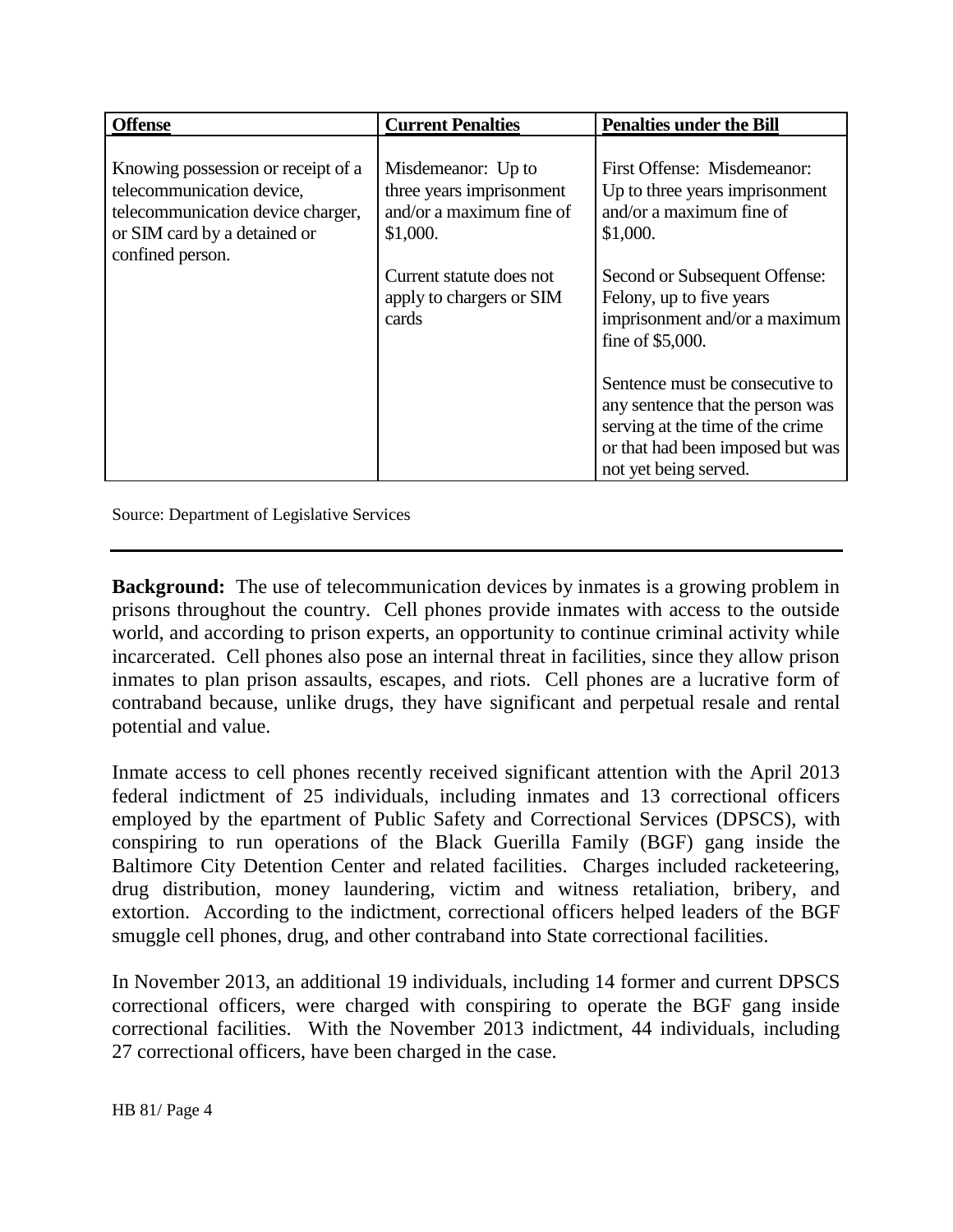In response to the April 2013 indictments, the Legislative Policy Committee appointed a Special Joint Commission on Public Safety and Security in State and Local Correctional Facilities. In its December 2013 final report, the commission made several recommendations, including (1) increasing the maximum penalty for telecommunication devices-related offenses to imprisonment for five years and/or a \$3,000 fine; (2) expanding the current statutory prohibitions to include attempting to deliver a telecommunications device to a person detained or confined in a place of confinement if signs are posted indicating that such conduct is prohibited; and (3) requiring that a sentence imposed on an inmate for the commission of a telecommunication devices-related offense be served consecutively to the sentence the inmate is already serving.

A portion of the attention generated by the indictments pertained to the State's ability to suspend or terminate correctional officers engaged in the type of behavior described in the indictments. According to the Correctional Officers' Bill of Rights (Chapter 194 of 2010), the appointing authority may authorize the emergency suspension of a correctional officer without pay if the officer is charged with a *felony*. Most of the offenses related to the possession of contraband by inmates or the delivery of contraband to an inmate (including all of the offenses affected by this bill) are misdemeanors. The commission discussed this issue and recommended that State law be amended to authorize an emergency suspension without pay when a correctional officer is charged with bringing contraband into a correctional facility, irrespective of the offense's classification as a misdemeanor.

DPSCS advises that it has seized 7,379 contraband cell phones over the past six years. Since 2010, approximately 1,038 resulting charges have been filed; 618 of these charges were adjudicated, with approximately 60% of the 618 cases resulting in a guilty verdict. According to DPSCS's analysis of a sample of the convictions, approximately 30% of the defendants received a sentence of six months, nearly 15% received a sentence of one year, and 15 individuals received the maximum sentence of three years.

According to the Maryland Sentencing Guidelines database, there were 7 convictions for telecommunication devices-related offenses in Maryland's circuit courts in fiscal 2011, 8 convictions in fiscal 2012, and 10 convictions in fiscal 2013.

**State Revenues:** General fund revenues may increase minimally if revenues from fines imposed in cases involving first-time violations of the attempt offense created by the bill and first-time offenses involving chargers and SIM cards exceed revenues from fines imposed in cases involving subsequent offenses that are shifted from the District Court to the circuit courts as a result of the bill's reclassification of subsequent offenses from misdemeanors to felonies. In general, misdemeanor cases are heard in the District Court and felony cases are heard in the circuit courts. Fines imposed in District Court cases are

HB 81/ Page 5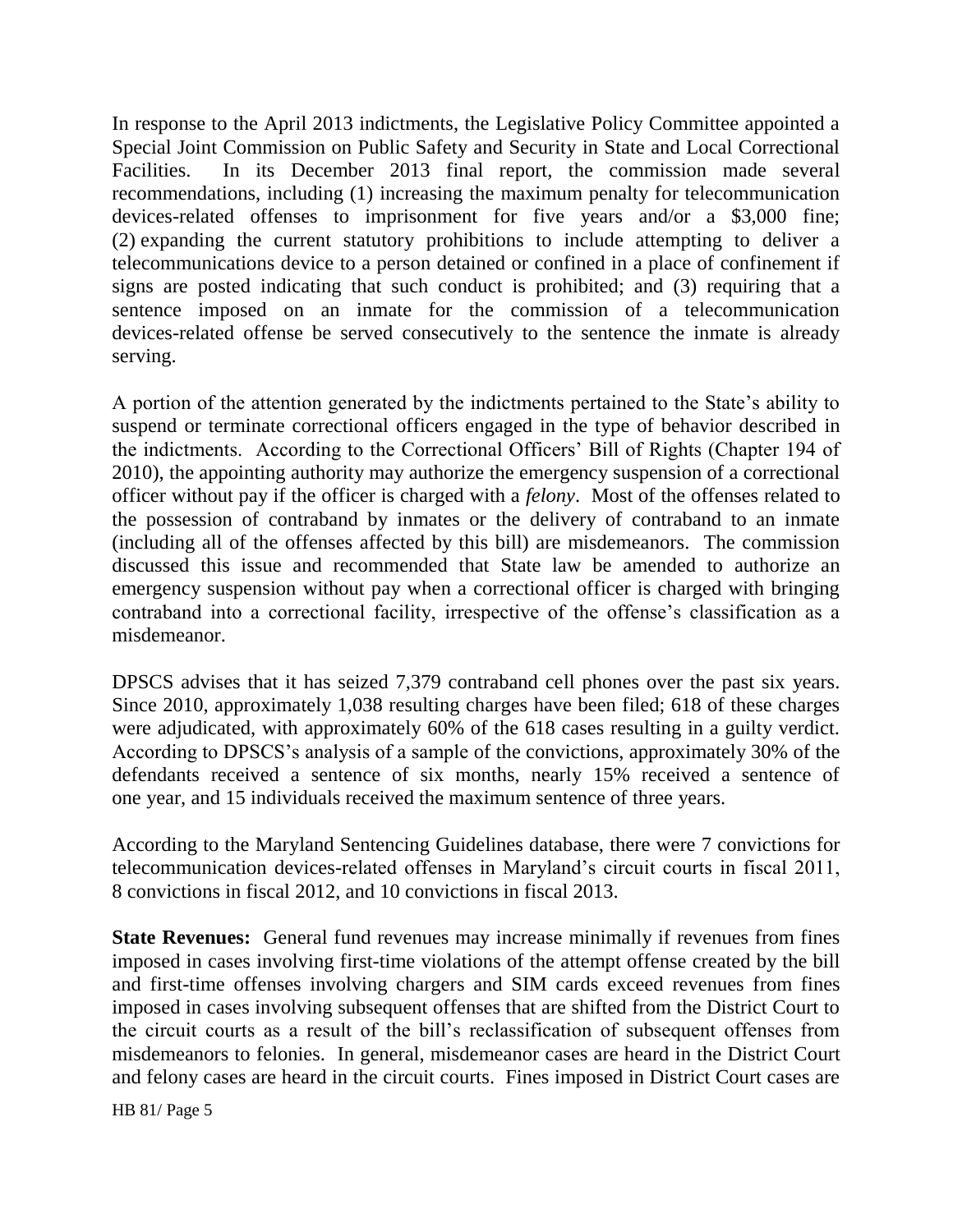general fund revenues; fines imposed in circuit court cases go to the appropriate local jurisdiction. Because the bill changes certain offenses from misdemeanors to felonies and transfers these cases to the circuit courts, any potential new fine revenue from these cases goes to local jurisdictions.

**State Expenditures:** General fund expenditures increase minimally as a result of the bill's incarceration penalties due to more people being committed to State correctional facilities and people being committed to State correctional facilities for longer periods of time.

Persons serving a sentence longer than 18 months are incarcerated in State correctional facilities. Currently, the average total cost per inmate, including overhead, is estimated at \$3,100 per month. This bill alone, however, should not create the need for additional beds, personnel, or facilities. Excluding overhead, the average cost of housing a new State inmate (including variable health care costs) is about \$735 per month. Excluding all health care, the average variable costs total \$185 per month.

Persons serving a sentence of one year or less in a jurisdiction other than Baltimore City are sentenced to local detention facilities. For persons sentenced to a term of between 12 and 18 months, the sentencing judge has the discretion to order that the sentence be served at a local facility or a State correctional facility. Prior to fiscal 2010, the State reimbursed counties for part of their incarceration costs, on a per diem basis, after a person had served 90 days. Currently, the State provides assistance to the counties for locally sentenced inmates and for inmates who are sentenced to and awaiting transfer to the State correctional system. A \$45 per diem grant is provided to each county for each day between 12 and 18 months that a sentenced inmate is confined in a local detention center. Counties also receive an additional \$45 per day grant for inmates who have been sentenced to the custody of the State but are confined in a local facility. The State does not pay for pretrial detention time in a local correctional facility. Persons sentenced in Baltimore City are generally incarcerated in State correctional facilities. The Baltimore City Detention Center, a State-operated facility, is used primarily for pretrial detentions.

Changing crimes from misdemeanors to felonies means that (1) such cases are likely to be filed in the circuit courts rather than the District Court and (2) some persons may eventually serve longer incarcerations due to enhanced penalty provisions applicable to some offenses for prior felony convictions. Accordingly, it is assumed that this bill shifts an unknown number of cases from the District Court to the circuit courts. It is not known whether such a prospective shift may spur more plea bargains and affect actual sentencing practices for this offense.

**Local Revenues:** Local revenues may increase minimally from monetary penalties imposed in additional circuit court cases.

HB 81/ Page 6